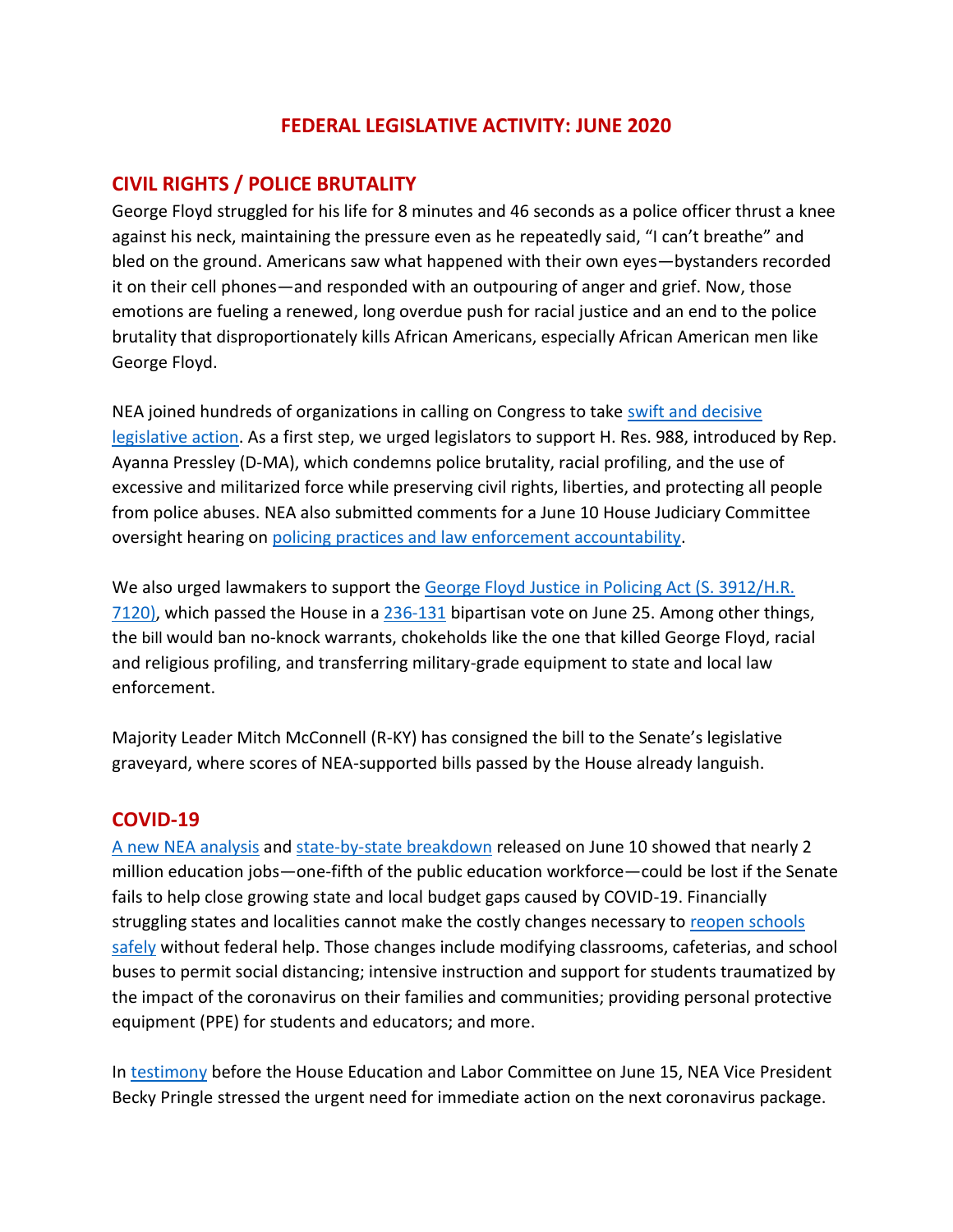In just three months, nearly half a million public education jobs have been lost due to the COVID-19 pandemic. "If this damage goes unchecked, nearly 2 million educators—one-fifth of the workforce—could lose their jobs over the next three years," she said. By comparison, 300,000 education jobs were lost during the Great Recession of 2008.

The **HEROES Act** passed by the House on May 15 would provide \$915 billion in direct relief for state and local governments that can be used to pay vital workers such as educators and \$90 billion in additional education funding that could save more than 800,000 education jobs. Senate Majority Leader Mitch McConnell (R-KY) has refused to take up HEROES Act, claiming there's no need for immediate action to address the mounting damage from COVID-19.

NEA's priorities for the **next coronavirus package** include at least \$175 billion to stabilize education funding, at least \$4 billion to equip students with hot spots and devices to help narrow the digital divide and close the homework gap, at least \$56 million in directed funding for personal protective equipment, relief for student loan borrowers, and at least \$4 billion to protect voting rights and make voting by mail more widely available.

We continued to build support for our positions on the issues through Dear Colleague and signon letters:

- A June 2 letter urged House and Senate leadership to include language in the HEROES Act to prevent the creation of [private school voucher programs](https://educationvotes.nea.org/wp-content/uploads/2020/06/NCPE-Support-Voucher-Language-in-HEROES-Act-FINAL.pdf) and other mechanisms to funnel public dollars to private schools.
- A June 2 letter urged the U.S. Department of Agriculture's Food and Nutrition Service to provide additional waivers and flexibility to ensure communities can safely meet the [nutrition needs](https://educationvotes.nea.org/wp-content/uploads/2020/06/USDA-Child-Nutrition-Waiver-Extensions-Letter-6-2-20.pdf) of the families hit hardest by the coronavirus crisis.
- A June 4 letter urged House and Senate leadership to pass legislation rescinding U.S. Department of Education guidance that misinterprets the apportionment of equitable [services funding](https://educationvotes.nea.org/wp-content/uploads/2020/06/Equitable-Services-Funding-Letter-FINAL.pdf) for non-public schools under the CARES Act.
- A June 11 letter urged a House Energy and Commerce Subcommittee to protect the civil [rights and privacy](https://educationvotes.nea.org/wp-content/uploads/2020/06/COVID-19-Privacy-Civil-Rights-Principles_Coalition-Letter_House.pdf) of all persons, especially high-risk populations and communities of color, when deploying technology to address the coronavirus crisis.
- A June 11 letter urged a Senate Commerce, Science, and Transportation Subcommittee to protect the [civil rights and privacy](https://educationvotes.nea.org/wp-content/uploads/2020/06/COVID-19-Privacy-Civil-Rights-Principles_Coalition-Letter_Senate.pdf) of all persons, especially high-risk populations and communities of color, when deploying technology to address the coronavirus crisis.
- A June 18 letter urged Senate leadership to boost the Supplemental Nutrition Assistance [Program \(SNAP\) benefits](https://educationvotes.nea.org/wp-content/uploads/2020/06/FINAL-Senate-Letter-18June2020.pdf) to protect against food insecurity and limit human suffering during the coronavirus crisis.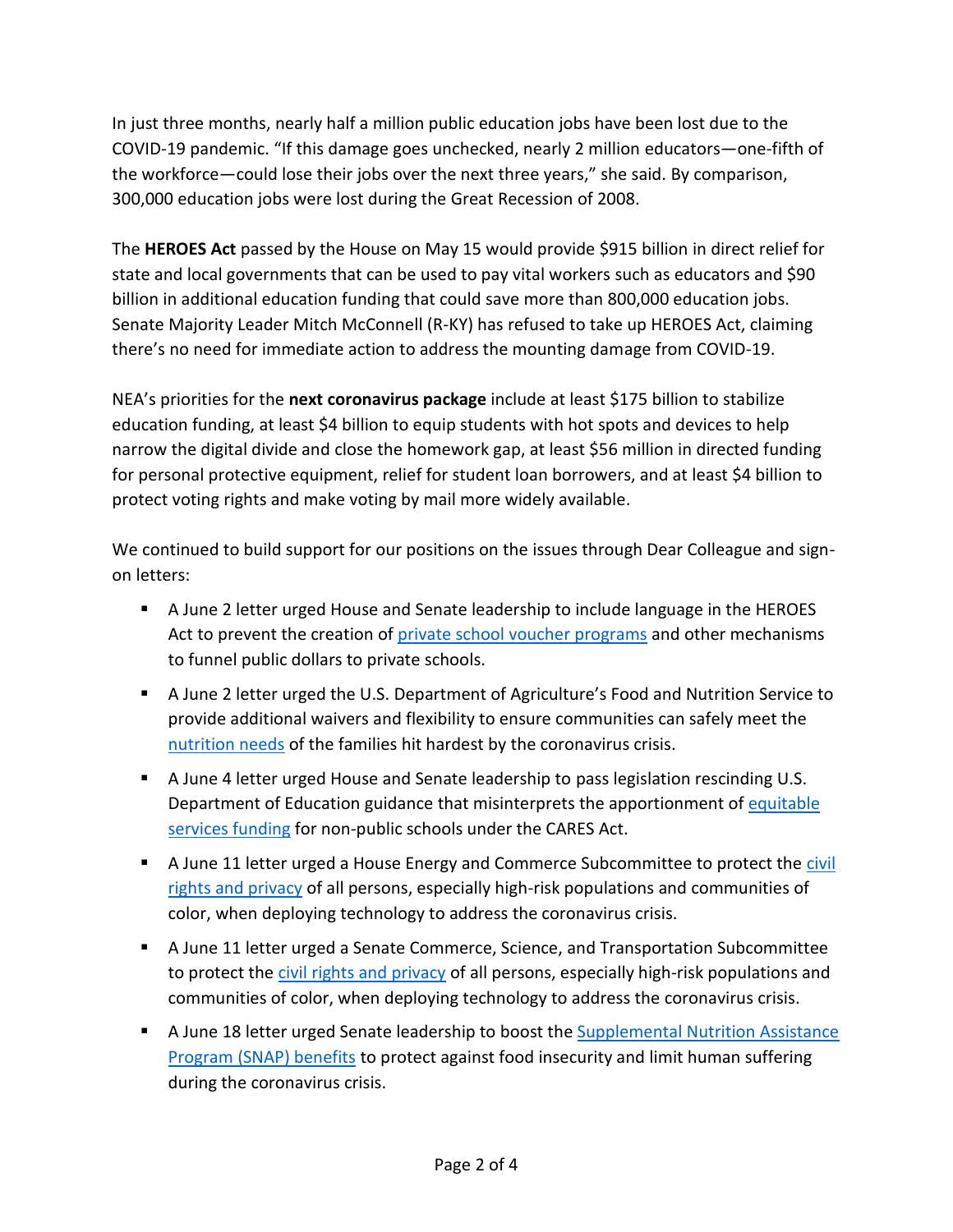■ A June 19 letter urged Senate leadership to provide at least \$175 billion in dedicated funding to stabilize education funding and [help schools reopen safely.](https://educationvotes.nea.org/wp-content/uploads/2020/06/Ltr-to-Leadership-Re-Education-Stabilization-Fund.pdf)

NEA also submitted comments for the record for several hearings, including the:

- House Administration Committee, Elections Subcommittee's June 4 hearing, "The [Impact of COVID-19 on Voting Rights and Election Administration: Ensuring Safe and Fair](https://educationvotes.nea.org/wp-content/uploads/2020/06/House-Admin-Subcomm.-Hrg-on-COVID-and-Elections.pdf)  [Elections](https://educationvotes.nea.org/wp-content/uploads/2020/06/House-Admin-Subcomm.-Hrg-on-COVID-and-Elections.pdf)"
- Senate Health, Education, Labor and Pensions Committee's June 4 hearing, "COVID-19: [Going Back to College Safely](https://educationvotes.nea.org/wp-content/uploads/2020/06/Sen-HELP-hrg-on-Returning-to-College-Safey-060320.pdf)" and June 10 hearing, "[Going Back to School Safely](https://educationvotes.nea.org/wp-content/uploads/2020/06/COVID-Reopening-Schls-HELP-Cmte-060820.pdf)"
- House Oversight and Reform Committee's June 10 hearing, "No Worker Left Behind: [Supporting Essential Workers](https://educationvotes.nea.org/wp-content/uploads/2020/06/House-Comm-on-Oversight-Reform-Essential-Workers-hrg-061020.pdf)"
- House Ways and Means Committee, Select Revenue Measures Subcommittee's June 18 hearing, "[Tax Relief to Support Workers and Families During the COVID-19 Recession](https://educationvotes.nea.org/wp-content/uploads/2020/06/COVID-hrg-taxes-061720.pdf)"
- **EXECOMMITEL SHEALT SHEALT SETA COMMET COMMON EVALUATE:** Sume 30 hearing, "[High Anxiety and Stress: Legislation to Improve Mental Health During Crisis](https://educationvotes.nea.org/wp-content/uploads/2020/06/Mental-health-hrg-062920.pdf)"

## **HIGHER EDUCATION**

Rep. Susie Lee (D-NV) played a leading role in building support to try to override the president's veto of a congressional resolution that would overturn Education Secretary Betsy DeVos' revised [borrower defense rule](https://educationvotes.nea.org/wp-content/uploads/2020/06/H.J.-Res-76-Borrower-Defense-to-Repayment-062220.pdf) and protect students from unscrupulous for-profit colleges. Although a broad majority of the House voted YES, the veto override came up short—twothirds must support it.

# **JUDICIARY**

In a landmark 6-3 Supreme Court decision written by conservative Justice Neil Gorsuch, the Supreme Court ruled on June 15 that **Title VII of the Civil Rights Act applies to LGBTQ individuals**. "NEA is proud to have led a broad coalition including employer groups that filed a brief in support of LGBTQ rights, but it is even prouder of the LGBTQ educators and students who endured discrimination yet continued to stand up to fight for themselves, their co-workers and their students," said NEA President [Lily Eskelsen García.](http://www.nea.org/home/76203.htm)

In a second momentous decision issued June 17, the Supreme Court rejected the Trump administration's rationale for ending **Deferred Action for Childhood Arrivals (DACA)**, calling it "arbitrary and capricious" in the 5-4 majority opinion written by Chief Justice John Roberts. DACA protects 700,000 Dreamers from deportation, including 15,000 educators. "The victory means that these DACA recipients are safe, for now, from the threat of deportation and will continue to contribute to our nation's social fabric and economic engine in communities across